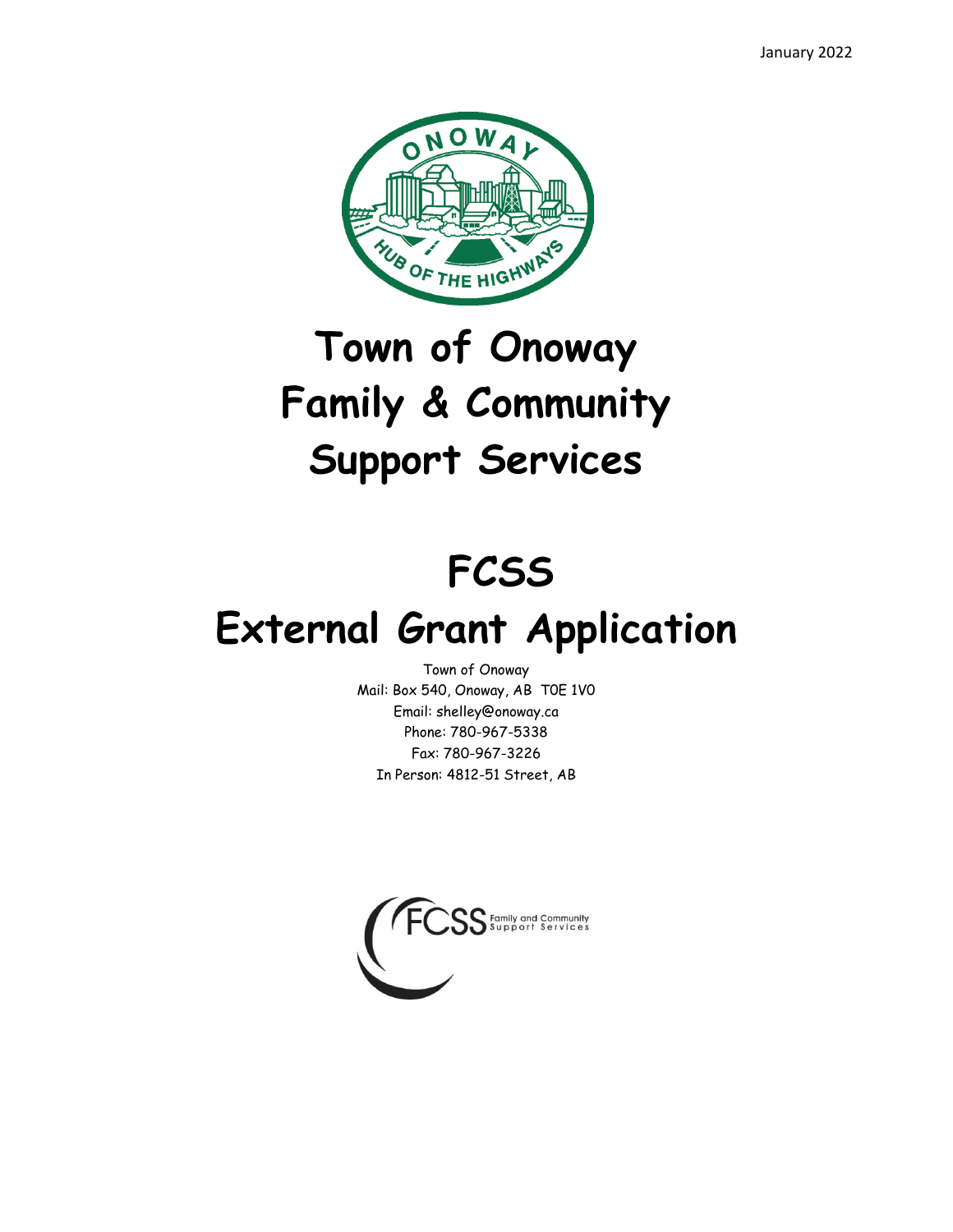#### **Family & Community Support Services (FCSS) is:**

"FCSS is a unique 80/20 funding partnership between the Government of Alberta and participating municipalities or Metis settlements. Provincially, the FCSS Program receives its mandate from the FCSS Act and Regulation. The Act describes what the Province and municipality/Metis Settlement can do to provide preventive social services. The Regulation describes how services may be provided … Under FCSS, communities design and deliver social programs that are preventive in nature to promote and enhance well-being among individuals, families and communities …"

#### **What are the eligible projects for FCSS funding?**

Services provided under the program must:

- 1. Be of preventive nature that enhances the social well-being of individuals and families through promotion or intervention strategies provided at the earliest opportunity;
- 2. Do one or more of the following:
	- a. Help people to develop independence, strengthen coping skills and become more resistant to crisis;
	- b. Help people to develop an awareness of social needs;
	- c. Help people to develop interpersonal and group skills which enhance constructive relationships among people;
	- d. Help people and communities to assume responsibility for decisions and actions which affect them;
	- e. Provide supports that help sustain people as active participants it the community.

#### **What programs and services cannot be offered through FCSS?**

Services provided through FCSS funding must not:

- 1. Primarily provide for recreation needs or leisure time pursuits of individuals;
- 2. Offer direct financial assistance, including money, food, clothing or shelter, to sustain an individual or family;
- 3. Be primarily rehabilitative in nature;
- 4. Duplicate services that are ordinarily provided by a government or government agency.
- Expenditures of the program shall not include:
	- 1. Purchase of land or buildings;
	- 2. Construction or renovation of a building;
	- 3. Purchase of motor vehicles;
	- 4. Any costs required to sustain an organization that do not relate to direct service delivery under the program;
	- 5. Municipal property taxes and levies;

#### **What are the deadlines for application?**

There are no fixed deadlines. Applications will be considered until funding depleted.

#### **Where do I submit my completed application?**

Your application must include a projected budget and a detailed project description, and be authorized by the legal and/or financial signing authority for your organization. Incomplete applications will be returned to the organization without further review. Please note that your application may be forwarded to other local FCSS programs should that be deemed appropriate. Completed applications may be submitted to:

> Mail: Town of Onoway, Box 540, Onoway, AB T0E 1V0 Fax: 780-967-3226 Email: shelley@onoway.ca

#### **Where do I call for further information?**

For further information, contact the Community Services Department at 780-967-5338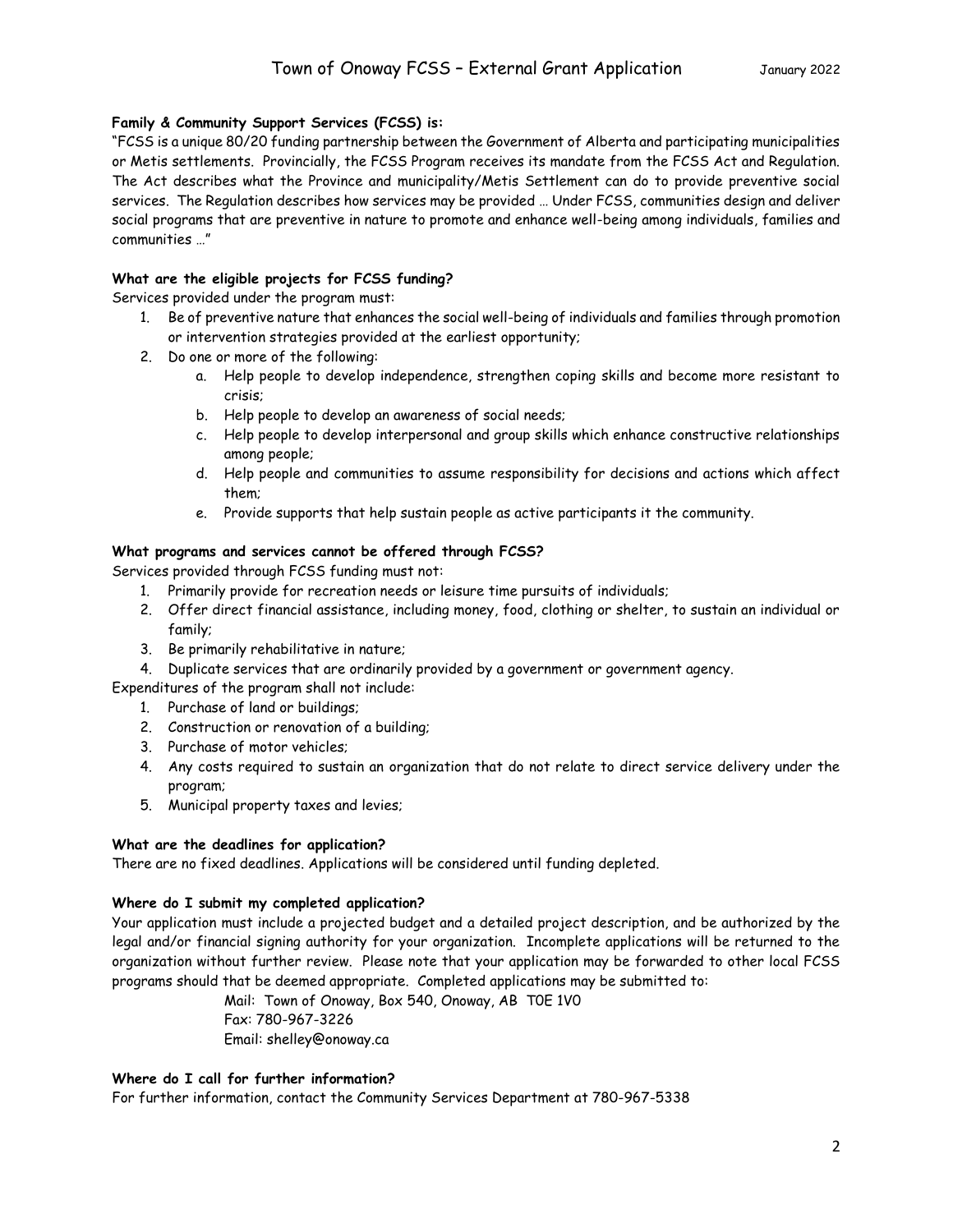#### **FCSS Grant Evaluation Process**

#### **1. Evaluation Form:**

If successful, your organizations will receive an FCSS Grant Funding Evaluation Form with your approval letter. Your organization must complete this form within **30 days** of your project completion date (which you must provide on the application form). Overdue and outstanding reports can affect future applications.

#### 2. **Receipts/Invoices:**

Your organization is required to submit copies of all receipts/invoices and/or additional proof of expenses pertaining to your project. These copies **must** be legible. If required, originals can be submitted and will be returned. Although cancelled cheques can be provided as support information, copies of cheque stubs cannot.

#### 3. **Announcement/Promotion**

All external agencies receiving FCSS funding are required to recognize this funding by way of any public service announcements and/or any promotional material (i.e. This program is partially funded by FCSS).

#### 4. **Declaration:**

This document **must** be signed by one person with legal and/or financial signing authority for your organization. This signature indicates the organization's understanding of, and commitment to, the funding terms and conditions.

#### 5. **Change of Project:**

A request for project changes must be submitted in writing and is subject to approval. Any request for a project change with a slight variance from the intention of the initial approved project will be subject to approval by Administration.

Any request for a project change that has a significant variance from the intention of the initial approved project will **not** be approved. An organization may make application for the secondary project, which will follow the regular grant review and allocation process.

#### **6. Project Extensions:**

All final accounting documentation is due within 30 days of the expected completion date noted on the application form.

Any request for a project extension must be submitted in writing and is subject to approval by Administration (and/or Council if Administration deems necessary). A project extension beyond December 31<sup>st</sup> of the year the funding is allocated cannot be approved, as per the FCSS provincial mandate.

#### **7. Delinquent Filing of Evaluation**

Failure to submit the final budget and evaluation forms with all receipts/financial documentation will prevent the organization from eligibility to receive future funding until the matter is resolved.

 **Final Documentation, Extension or Change of Project Requests should be submitted to:** 

Town of Onoway Box 540, Onoway, AB T0E 1V0 Fax: 780-967-3226 Phone: 780-967-5338 Email: shelley@onoway.ca

#### Project/Program Name: **\_\_\_\_\_\_\_\_\_\_\_\_\_\_\_\_\_\_\_\_\_\_\_\_\_\_\_\_\_\_\_\_\_\_\_\_\_\_\_\_\_\_\_\_\_\_\_\_\_\_\_\_\_\_\_**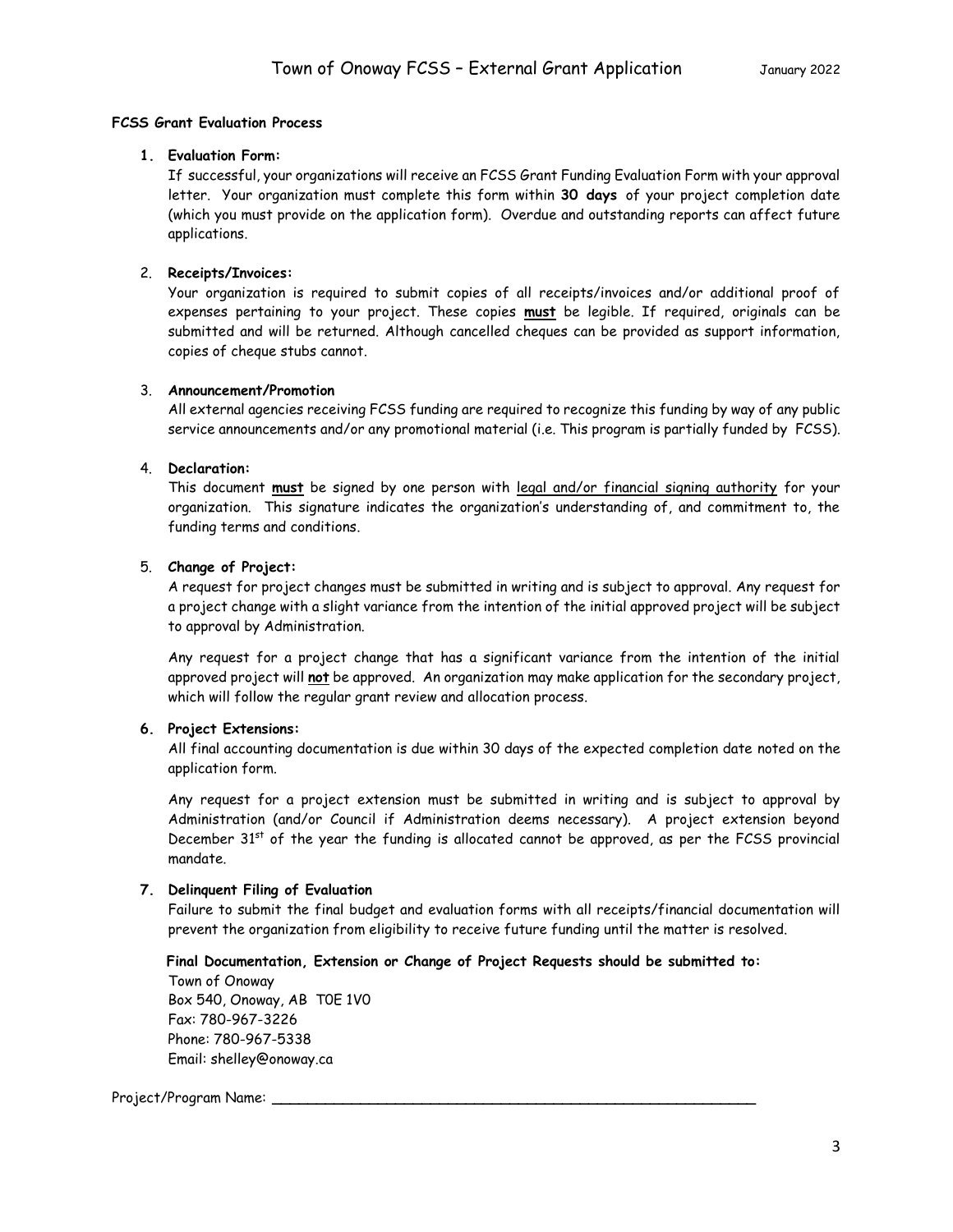| Expected Project/Program Completion Date: _____________________________(must be specific)                                                                                                                                                                                                                                                                                                            |  |
|------------------------------------------------------------------------------------------------------------------------------------------------------------------------------------------------------------------------------------------------------------------------------------------------------------------------------------------------------------------------------------------------------|--|
| (Cheque will be made payable to this name.)                                                                                                                                                                                                                                                                                                                                                          |  |
| (To be eligible, each proposed program or project must be managed by, or under the auspices of, a community group or agency that is incorporated<br>(or in the process of becoming incorporated) as a non-profit society in Alberta; or operating under the administrative jurisdiction of a school<br>division or municipality. If you do not fit this criteria, contact us for potential options.) |  |
| (Cheque and all correspondence will be mailed to this address.)                                                                                                                                                                                                                                                                                                                                      |  |
|                                                                                                                                                                                                                                                                                                                                                                                                      |  |
| Position/Title (within applying organization): _________________________________                                                                                                                                                                                                                                                                                                                     |  |
| <b>Contact Information:</b>                                                                                                                                                                                                                                                                                                                                                                          |  |
|                                                                                                                                                                                                                                                                                                                                                                                                      |  |
| (Cell):                                                                                                                                                                                                                                                                                                                                                                                              |  |

Each program/project **must be of a preventative nature** that enhances the social well-being of individuals and families through promotion or intervention strategies provided at the earliest opportunity. Does your project meet that criteria? Yes

To be eligible for FCSS funding, it must also do one or more of the following:

(Please check all that apply - you will be required to report on each outcome selected below.)

- Your project will "help people to develop independence, strengthen coping skills and become more resistant to crisis".
- Your project will "help people to develop an awareness of social needs".
- $\Box$  Your project will "help people to develop interpersonal and group skills which enhance constructive relationships among people".
- $\Box$  Your project will "help people and communities to assume responsibilities for decisions and actions which affect them".
- $\Box$  Your project will "provide supports that help sustain people as active participants in the community" including promoting, encouraging and facilitating the involvement of volunteers.
- $\Box$  Other If your program/project does not fit into one of the above categories, please explain how your organization believes your project will fit the FCSS mandate

Target Group: If you focus on more than one group, indicate Primary (P) and Secondary (S). Please provide an estimated number of participants within each age group.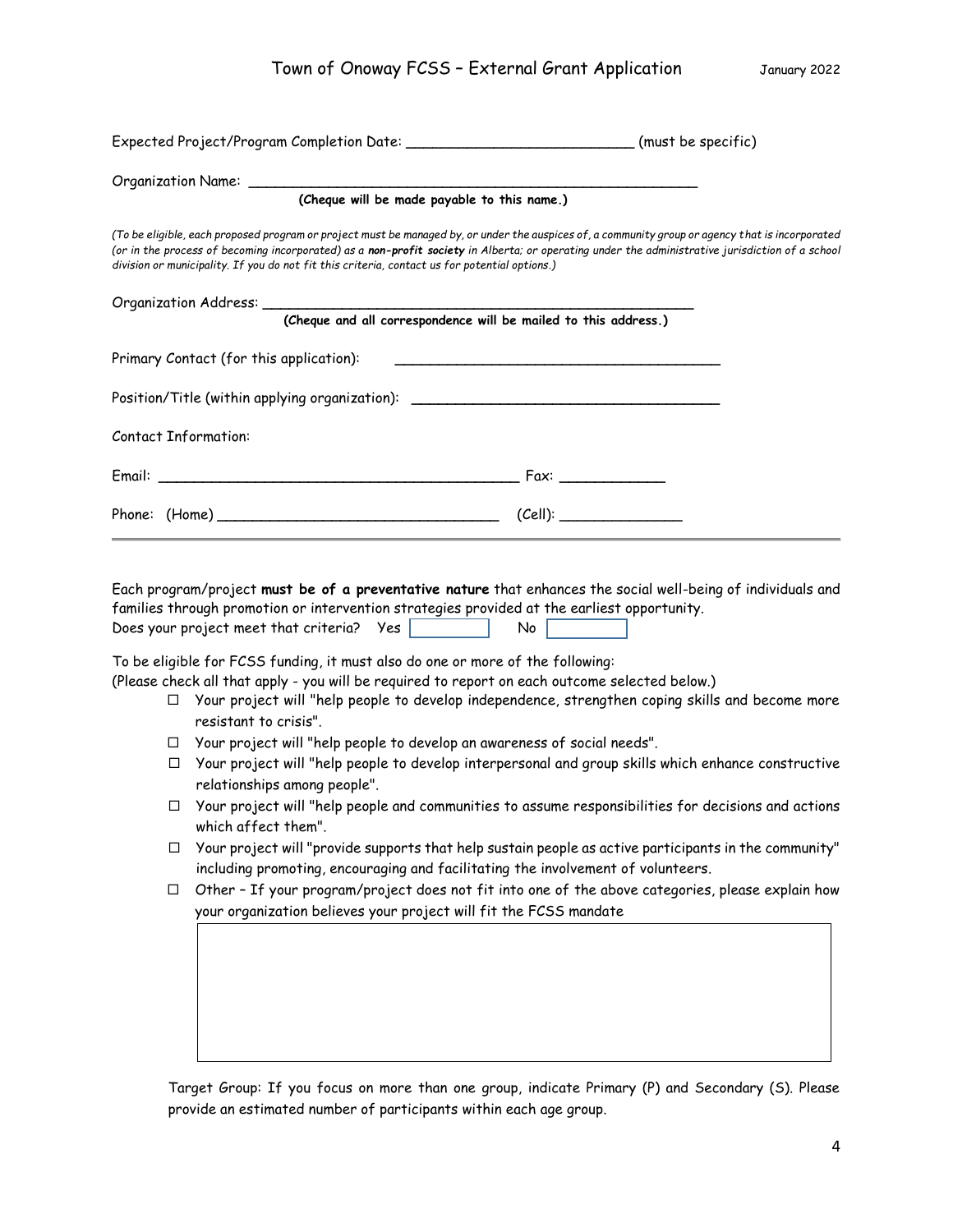### Town of Onoway FCSS - External Grant Application January 2022

| 0-5 Years  | 12-17 Years | 56+ Years |
|------------|-------------|-----------|
| 6-11 Years | 55 Years    |           |

Should you require additional space for any of the following questions, please feel free to attach additional pages.

1. Provide a detailed description of your project.

2. How was the need for your project determined? What is the need and how will it be addressed?

3. Will you be making funding applications to any other FCSS program (i.e. Lac. Ste. Anne County)? If yes, please include application amounts in the budget section of this application.



4. Briefly outline the tasks, timeline and personnel (staff & volunteers) required to complete the project.

5. How does your organization intend to "market" or promote the program/project?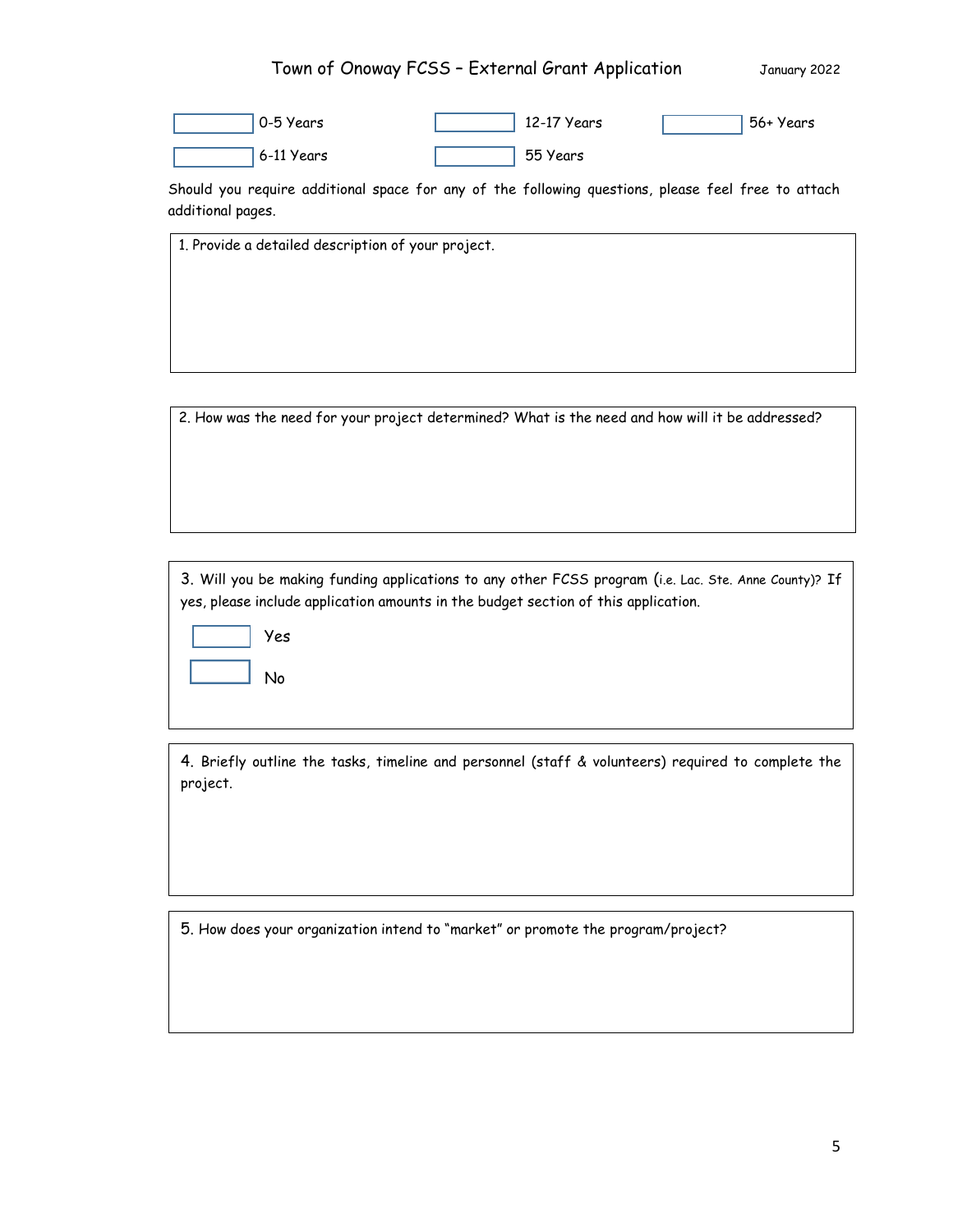|  |  |                                             |  |  | 6. Indicate how your organization will contribute to the program/project (cash, volunteer labour, |  |  |
|--|--|---------------------------------------------|--|--|---------------------------------------------------------------------------------------------------|--|--|
|  |  | donated equipment/supplies/materials, etc.) |  |  |                                                                                                   |  |  |

7. If applying for funding for a staff position, a detailed job description must be included with this application.

| N/A |
|-----|
|     |

Detailed job description attached for **\_\_\_\_\_\_\_\_\_\_\_\_\_\_\_\_\_\_\_\_\_\_\_\_\_**

 **(List Job Title)**

8. List any other relevant information you would like to include to support your application.

| 9. What geographical area will your program/project serve? |                      |                                 |  |  |  |  |  |
|------------------------------------------------------------|----------------------|---------------------------------|--|--|--|--|--|
| $\Box$ Lac Ste. Anne County                                | Onoway<br>ப          | $\Box$ Summer Village of $\Box$ |  |  |  |  |  |
| $\Box$ Rich Valley                                         | $\Box$ Alberta Beach | $\Box$ Other $\Box$             |  |  |  |  |  |
|                                                            |                      |                                 |  |  |  |  |  |